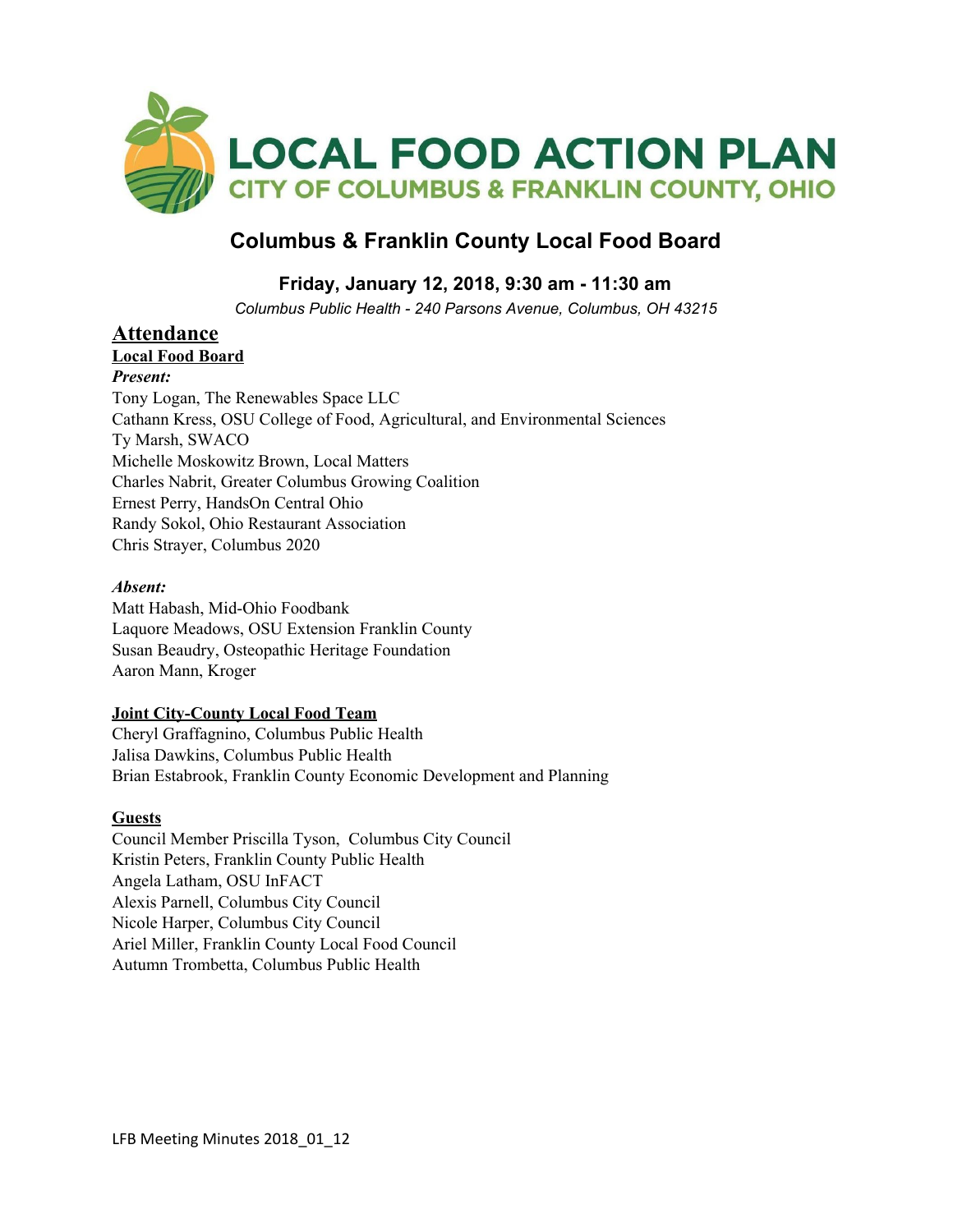| <b>Meeting Objectives</b><br>Approve 10/27/17 Meeting Minutes<br>Elect Chair and Vice Chair<br>Provide direction for Annual Report |                                                                                                                                                                                                                                                                                                                                                                                                                                      |
|------------------------------------------------------------------------------------------------------------------------------------|--------------------------------------------------------------------------------------------------------------------------------------------------------------------------------------------------------------------------------------------------------------------------------------------------------------------------------------------------------------------------------------------------------------------------------------|
| Welcome &<br><b>Introductions</b>                                                                                                  | The meeting was called to order and Board members briefly discussed the local food<br>system commitments - personal or professional - that they are making in 2018?                                                                                                                                                                                                                                                                  |
| <b>Administrative</b><br><b>Tasks</b>                                                                                              | The Board adopted a motion to approve the meeting minutes from October 23, 2017<br>by an 8 to 0 vote.<br>The Local Food Team reviewed member reappointments<br>Michelle Moskowitz Brown and Aaron Mann, re-appointed by the<br>Columbus Board of Health, terms expire Dec 31, 2019.<br>Dr. Cathann Kress and Dr. Laquore Meadows, re-appointed by Franklin<br>$\bullet$<br>County Board of Commissioners, terms expire Dec 31, 2019. |
| <b>Chair and Vice</b><br><b>Chair Elections*</b>                                                                                   | Tony Logan nominated Ernest Perry for Board Chair and the Board approved by an<br>8 to 0 vote.<br>Ernest Perry nominated Tony Logan for Boar Vice Chair and the Board approved<br>by an 8 to 0 vote.                                                                                                                                                                                                                                 |
| <b>Presentation:</b><br>Co-Chair<br><b>Presentations</b>                                                                           | Michelle Moskowitz Brown provided a brief presentation including:<br>Overview of professional experience<br>Personal food system experience<br>Motivation for serving on the Local Food Board<br>$\bullet$                                                                                                                                                                                                                           |
| <b>Ad Hoc Teams</b><br><b>Update</b>                                                                                               | Local Food Team reviewed the purpose and function of the Ad Hoc teams. Board<br>Sponsors of the Ad Hoc Team (Nabrit-B3; Strayer C9) described the activities and<br>outcomes of the second Ad Hoc Blueprint meeting on 11/01/17 as well as the next<br>steps planned for the groups including a name change to "project Teams"                                                                                                       |
| <b>LFAP Annual</b><br><b>Report</b>                                                                                                | Local Food Team reviewed the draft content and graphics to be included in the<br>LFAP Annual Report. The Board discussed the important messages and formatting<br>needs.<br>The Board voted to approve the general content of the Annual Report and<br>authorized the Local Food Team and the Board Chair to finalize the document.                                                                                                  |
| <b>Local Food</b><br><b>System Update</b>                                                                                          | Local Food Team provided an overview of the Local Food System Updates<br>document provided to Board members as well as a review of all Letters of Support<br>issued by the Board co-chairs since October 27, 2017.                                                                                                                                                                                                                   |
| Learning<br><b>Opportunities</b>                                                                                                   | Local Food Team reviewed the upcoming local food system learning opportunities.                                                                                                                                                                                                                                                                                                                                                      |
| <b>Next Steps and</b><br><b>Check Out</b>                                                                                          | Local Food Team identified next steps for their work and provided Board members<br>with information for the next Board meeting (Friday, July 13, 2018) and follow up<br>phone calls in early February.                                                                                                                                                                                                                               |